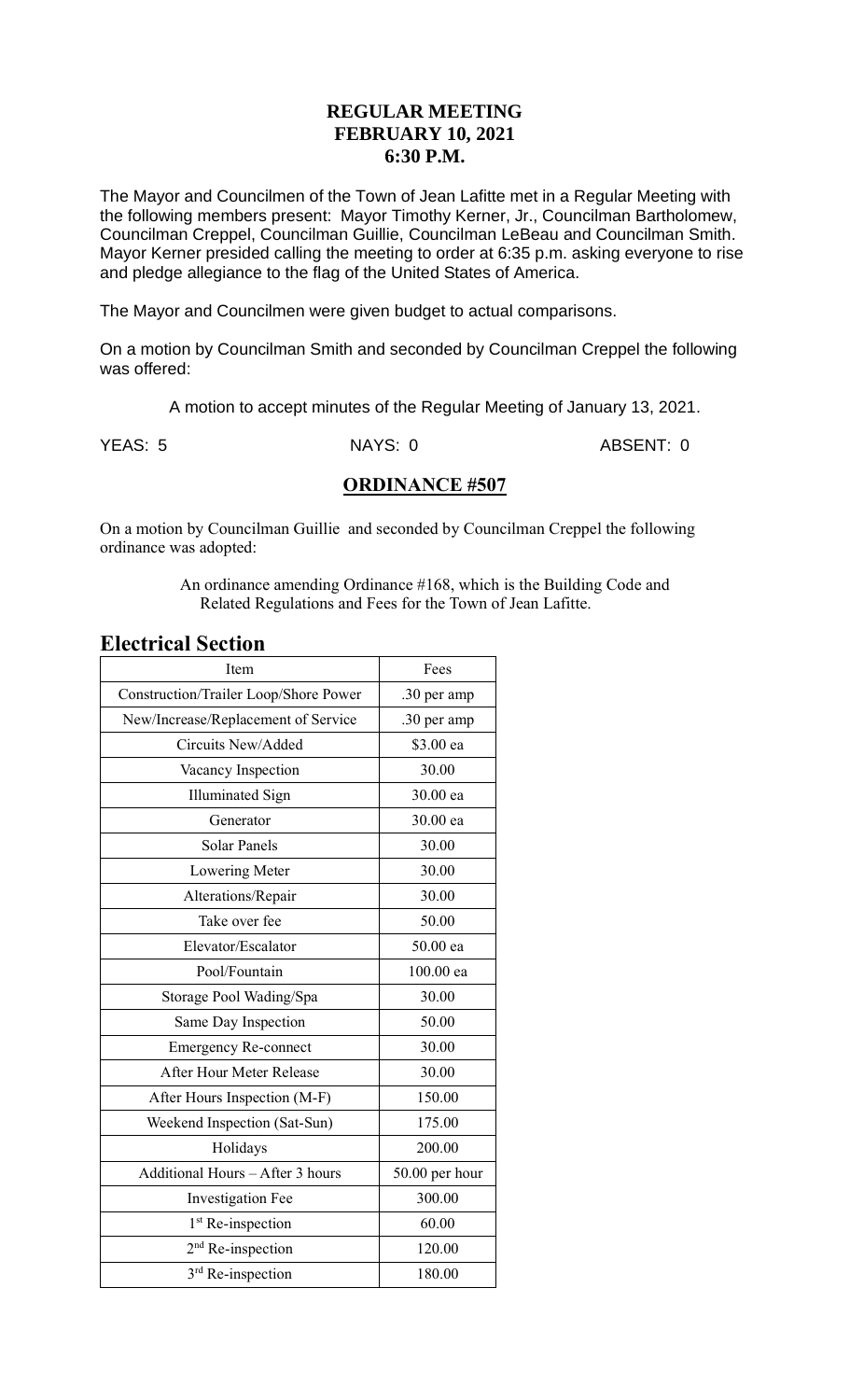| Non-refundable Application Fee | 21.00 |
|--------------------------------|-------|

# **Gas Section**

| Item                                                         | Fees           |  |
|--------------------------------------------------------------|----------------|--|
| Gas Piping (per 100')                                        | \$30.00        |  |
| Gas Test (6 mos. Leak, NPR)                                  | 30.00          |  |
| Floor Furnace                                                | 20.00          |  |
| Panel Heater                                                 | 20.00          |  |
| Generator                                                    | 50.00          |  |
| Gas Dryer (Com)                                              | 30.00          |  |
| Gas Dryer (Dom)                                              | 20.00          |  |
| Gas Outlet for Warm Air Furnace                              | 20.00          |  |
| <b>ODS</b> Heater                                            | 20.00          |  |
| Range (Com)                                                  | 30.00          |  |
| Range (Dom)                                                  | 20.00          |  |
| Oven (Com)                                                   | 30.00          |  |
| Oven (Dom)                                                   | \$20.00        |  |
| Special Equipment (Not over 50,000<br>BTU's)<br>(Over BTU's) | 20.00<br>30.00 |  |
| Space Heater (Com)                                           | 30.00          |  |
| Gas Lights                                                   | 20.00 ea       |  |
| Incinerator                                                  | 40.00          |  |
| Relocate Meter Under 10'                                     | 30.00          |  |
| Re-Inspection                                                | 60.00          |  |
| Same Day Inspection                                          | 50.00          |  |
| After Hours Inspection (Mon-Fri)                             | 150.00         |  |
| Weekend (Sat - Sun)                                          | 175.00         |  |
| Holiday                                                      | 200.00         |  |
| <b>Takeover Fee</b>                                          | 50.00          |  |
| <b>Sign Violation</b>                                        | 200.00         |  |
| <b>Investigation Fee</b>                                     | 300.00         |  |
| Non-refundable Application Fee                               | 21.00          |  |

# **Plumbing Section**

| <b>Fixtures</b> | \$10.00 ea |  |
|-----------------|------------|--|
| $Re-set$ 1-5    | 50.00      |  |
| Floor Drain     | $10.00$ ea |  |
| Hub Drain       | $10.00$ ea |  |
| Water Meter     | 50.00      |  |
| Waterline       | 50.00      |  |
| Over $100$ ft.  | 65.00      |  |
| Backflow/New    | 50.00      |  |
| Backflow test   | 50.00      |  |
| Sewer           | 50.00      |  |
| Over 100ft      | 65.00      |  |
| Roof Drain      | 50.00      |  |
| Sub Surface     | 50.00      |  |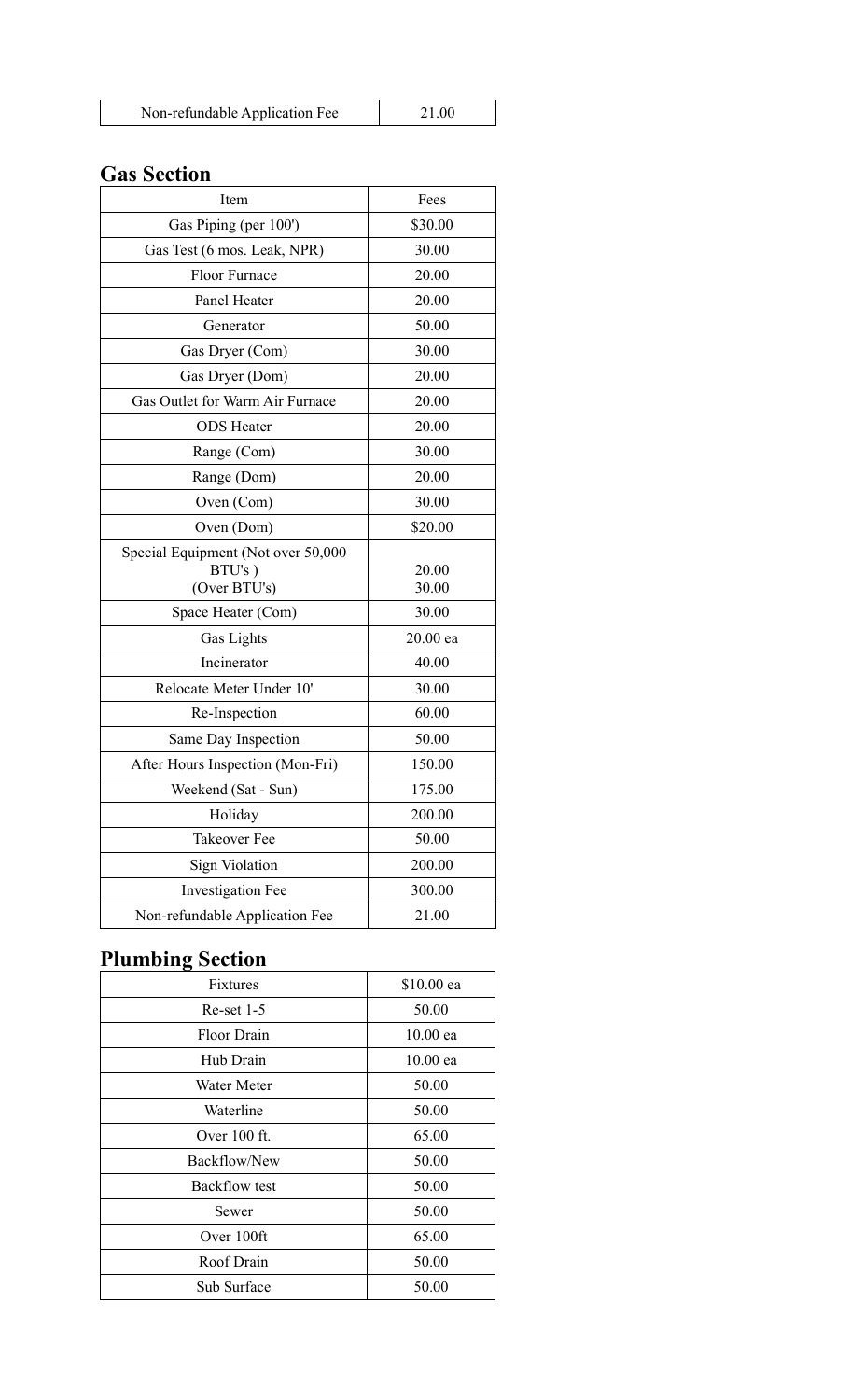| Over 100 ft.                   | 65.00    |  |
|--------------------------------|----------|--|
| Trailer                        | 50.00    |  |
| Tunnel                         | 50.00    |  |
| 101 ft. to 200 ft.             | 65.00    |  |
| $201 \text{ ft.} +$            | 75.00    |  |
| Sewer Cap Off                  | 50.00    |  |
| Grease Trap                    | 50.00    |  |
| Grease Trap as a Fixture       | 10.00    |  |
| Sprinkler                      | 50.00    |  |
| Manhole                        | 15.00 ea |  |
| <b>Take Over</b>               | 50.00    |  |
| After Hours Inspection (M-F)   | 150.00   |  |
| Weekend Inspection (Sat-Sun)   | 175.00   |  |
| Holidays                       | 200.00   |  |
| <b>Investigation Fee</b>       | 300.00   |  |
| Water Heater (Dom)             | 20.00    |  |
| Water Heater (Com)             | \$30.00  |  |
| Re-inspection Fee              | 60.00    |  |
| Non-refundable Application Fee | 21.00    |  |

## **Mechanical Section**

| From 1 to 5 H.P. Ea. Unit                                                                                                      | \$30.00        |
|--------------------------------------------------------------------------------------------------------------------------------|----------------|
| From 6 to 10 H.P. Ea. Unit                                                                                                     | 50.00          |
| From 11 to 100 H.P. Unit                                                                                                       | 70.00          |
| From 101 to 500 H.P. Unit                                                                                                      | 130.00         |
| Over 500 H.P. Ea. Unit                                                                                                         | 190.00         |
| Warm Air Heater Gas or Electric<br>Under 200,000 BTU's Ea. Unit<br>Over 200,000 BTU's Ea. Unit                                 | 25.00<br>50.00 |
| Elevators Ea. Car Passenger &<br>Freight<br>2 through 4 floors<br>Over 4 floors, per floor                                     | 50.00<br>20.00 |
| Moving stairs                                                                                                                  | 150.00         |
| Belt elevator (Man lift)<br>2 through 5 floors<br>Over 4 floors, per floor                                                     | 50.00<br>20.00 |
| Workman's Builder Hoist                                                                                                        | 20.00          |
| <b>Alteration Permit</b><br>Amount of total contract<br>Cost first \$1,000.00<br>Ea. additional \$1,000.00 of<br>Contract cost | 30.00<br>10.00 |
| Hood Ea. Unit                                                                                                                  | 50.00          |
| Air compressor Tanks or Unfired Pressure<br>Vessels, 5 to 20 Cubic Ft. Ea. Unit                                                | 20.00          |
| Pressure Vessels over 20 Cubic Ft. Ea.<br>Unit                                                                                 | 30.00          |
| 1 <sup>st</sup> Re-inspection                                                                                                  | 60.00          |
| $2nd$ Re-inspection                                                                                                            | 120.00         |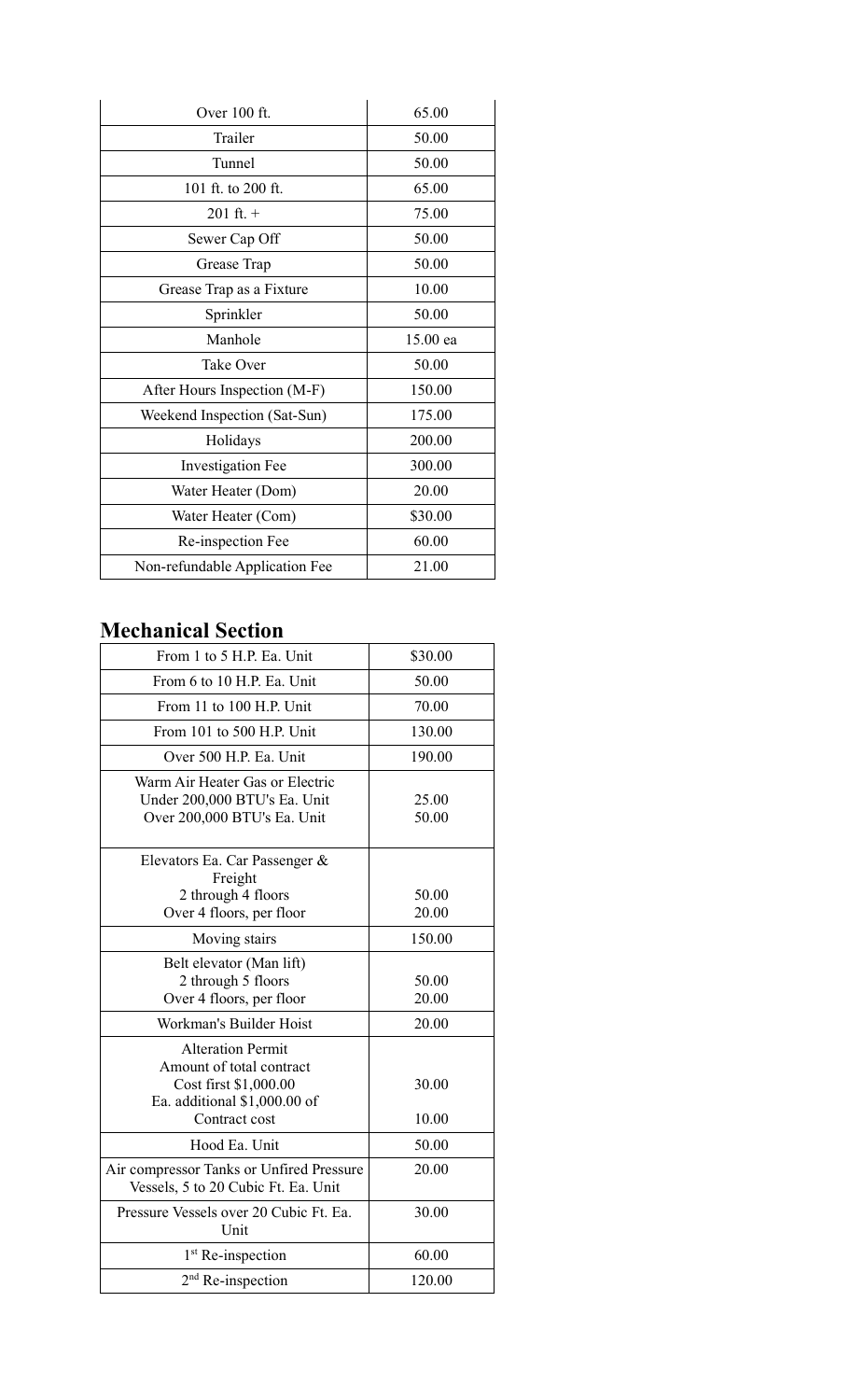| $3rd$ Re-inspection              | 180.00 |
|----------------------------------|--------|
| Same Day Inspection              | 50.00  |
| After Hours Inspection (Mon-Fri) | 150.00 |
| Weekend $(Sat-Sun)$              | 175.00 |
| Holiday                          | 200.00 |
| Takeover Fee                     | 50.00  |
| Sign Violation                   | 300.00 |
| <b>Investigation Fee</b>         | 300.00 |
| VAV Air Handlers                 | 20.00  |
| Non-refundable Application Fee   | 21.00  |

**YEAS:** 5 **NAYS:** 0 **ABSENT:** 0 Councilman Bartholomew Councilman Creppel Councilman Guillie Councilman LeBeau Councilman Smith

#### **RESOLUTION # 2178**

On motion of Councilman Creppel and seconded by Councilman Smith the following resolution was adopted:

> A resolution accepting the appropriation of \$200,000 from the State Legislature to host the 2021Jean Lafitte Seafood Festival.

**SECTION 1.** The Mayor of the Town of Jean Lafitte, is hereby authorized to sign and approve any and all documents necessary to give full force and effect to this resolution.

**YEAS:** 5 **NAYS:** 0 **ABSENT:** 0 Councilman Bartholomew Councilman Creppel Councilman Guillie Councilman LeBeau Councilman Smith

#### **RESOLUTION # 2179**

On motion of Councilman Bartholomew and seconded by Councilman Guillie the following resolution was adopted:

> A resolution accepting the appropriation of \$20,000 from the State Legislature for renovations on the Jean Lafitte Nature Trail.

**SECTION 1.** The Mayor of the Town of Jean Lafitte, is hereby authorized to sign and approve any and all documents necessary to give full force and effect to this resolution.

**YEAS:** 5 **NAYS:** 0 **ABSENT:** 0 Councilman Bartholomew Councilman Creppel Councilman Guillie Councilman LeBeau Councilman Smith

#### **RESOLUTION # 2180**

On motion of Councilman Smith and seconded by Councilman Creppel the following resolution was adopted:

> A resolution accepting the roofing bid for the Town Hall from Green Tree Construction, LLC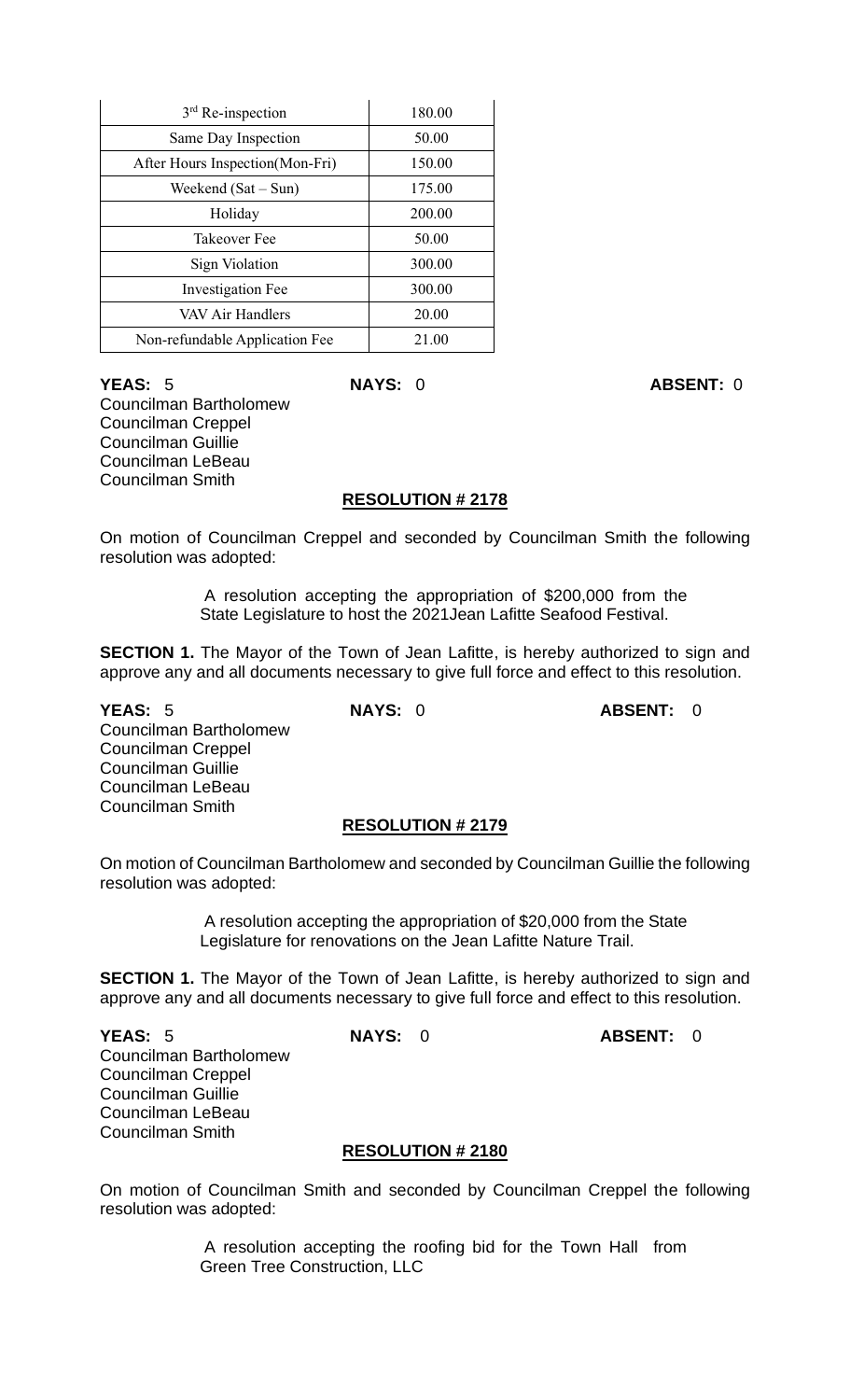#### **WHEREAS:** the cost is \$38,400.00

**SECTION 1.** The Mayor of the Town of Jean Lafitte, is hereby authorized to sign and approve any and all documents necessary to give full force and effect to this resolution.

**YEAS:** 5 **NAYS:** 0 **ABSENT:** 0 Councilman Bartholomew Councilman Creppel Councilman Guillie Councilman LeBeau Councilman Smith

# **RESOLUTION # 2181**

On motion of Councilman Smith and seconded by Councilman Bartholomew the following resolution was adopted:

> A resolution accepting the roofing bid for the Tourism Center from Green Tree Construction, LLC

**WHEREAS:** the cost is \$16,600.00

**SECTION 1.** The Mayor of the Town of Jean Lafitte, is hereby authorized to sign and approve any and all documents necessary to give full force and effect to this resolution.

**YEAS:** 5 **NAYS:** 0 **ABSENT:** 0 Councilman Bartholomew Councilman Creppel Councilman Guillie Councilman LeBeau Councilman Smith

#### **RESOLUTION # 2182**

On motion of Councilman Creppel and seconded by Councilman Bartholomew the following resolution was adopted:

> A resolution accepting sealed bids on the following vehicles and equipment and the minimum bid amounts:

|    | 1. Salvage Ford Police Car                   | \$<br>50.00    |
|----|----------------------------------------------|----------------|
| 2. | Salvage Ford Police Car                      | \$<br>50.00    |
| 3. | Salvage Ford Police Car                      | \$<br>50.00    |
|    | 4. Salvage Ford Police Car                   | \$<br>50.00    |
|    | 5. New Howland LX865 Turbo Rubber            | \$<br>500.00   |
|    | <b>Skid Steer</b>                            |                |
|    | 6. Haundi Diesel Lawn Tractor (Bad Engine)   | \$<br>25.00    |
|    | 7. 3610 Ford Tractor 00051                   | \$<br>1,500.00 |
|    | 8. 210 C John Deere Backhoe (Flooded)        | 1,800.00       |
|    | 9. 580 Super K Case Backhoe (Flooded)        | \$<br>2,000.00 |
|    | 10. Ram Dodge Truck 1500 (Parts Only)        | \$<br>200.00   |
|    | 11. F250 Ford Police Truck                   | \$<br>500.00   |
|    | 12.277B Track Skid Steer (Flooded)           | \$<br>1,500.00 |
|    | CAT0277BUMDH03637                            |                |
|    | 13. 2 1/2 ton Police Military Vehicle 504340 |                |
|    | 6x6                                          | 2,000          |
|    |                                              |                |

**WHEREAS,** vehicles and equipment will be sold as is,

**WHEREAS**, separate sealed bids are required for each vehicle and equipment.

**WHEREAS**, sealed bids will be accepted 8:30-4:30 M-F (except holidays) at 2654 Jean Lafitte Blvd. Lafitte, LA 70067, until Wednesday, March 10, 2021.